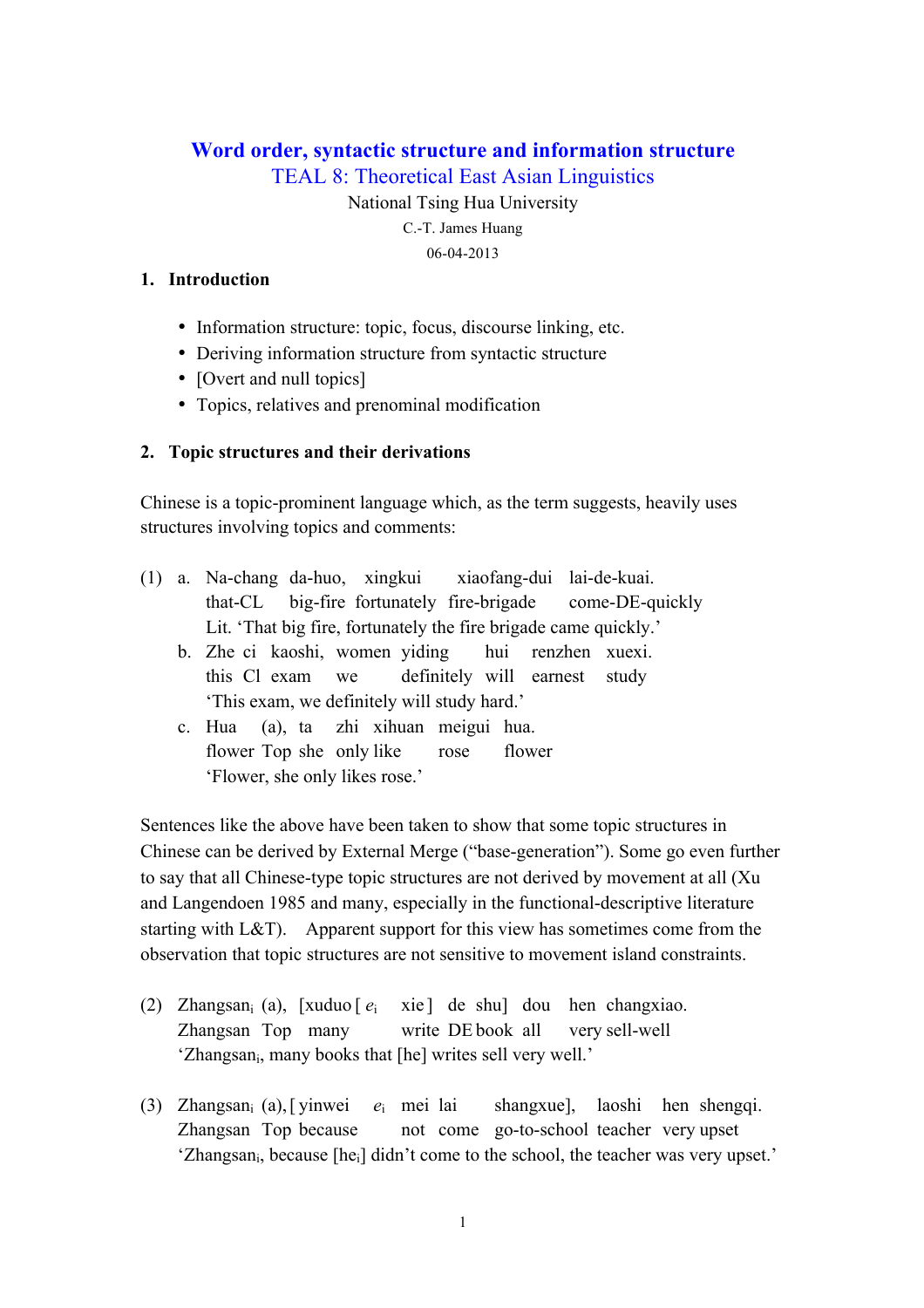In (2) the topic has been "extracted" out of a relative clause and in (3) out of an adjunct, apparently violating the CNPC and the CED. But it has been shown early on that extraction is not entirely free island constraints. In particular, there is a systematic left-right asymmetry showing that island violations occur only when extraction takes place from a subject or preposed island, but not from a post-verbal island.

## *2.1. Left-right asymmetries in extraction*

- **CNPC** asymmetries:
- (4) a. Zhangsan, [[*e* chang-ge de shengyin] hen haoting]. Zhangsan, sing-song de voice very good-to-hear 'Zhangsan, his voice of singing is very good.'
	- b. \*Zhangsan, [wo hen xihuan [*e* chang-ge de shengyin]]. Zhangsan I very like sing-song de voice 'Zhangsan, I like [his] voice of singing.'
	- c. Zhangsan, [*e* chang-ge de shengyin]i [wo hen xihuan *t*i]. Zhangsan sing-song de voice I very like 'Zhangsan, I like [his] voice of singing.'
- (5) a. Zhangsan, [[e xie de shu] bu shao] Zhangsan write de book not few Zhangsan, books that he has written are numerous.
	- b. \*Zhangsan, [wo nian le bu shao [e xie de shu]] Zhangsan I read le not few write de book Zhangsan, I have read many books that [he] has written.
	- c. Zhangsan, [e xie de shu]i [wo nian le bu shao *t*i] Zhangsan write de book I read le not few Zhangsan, I have read many books that [he] has written.
- (6) a. Zhangsan, [[ piping e de ren] bu shao] Zhangsan criticize de person not few Zhangsan, people who criticize [him] are numerous.
	- b. \*Zhangsan, [wo renshi hen duo [piping e de ren]] Zhangsan I know very many criticize de person Zhangsan, I know many people that criticize [him].
	- c. Zhangsan, [piping e de ren]i [wo renshi hen duo *t*i] Zhangsan criticize de person I know very many Zhangsan, I know many people that criticize [him].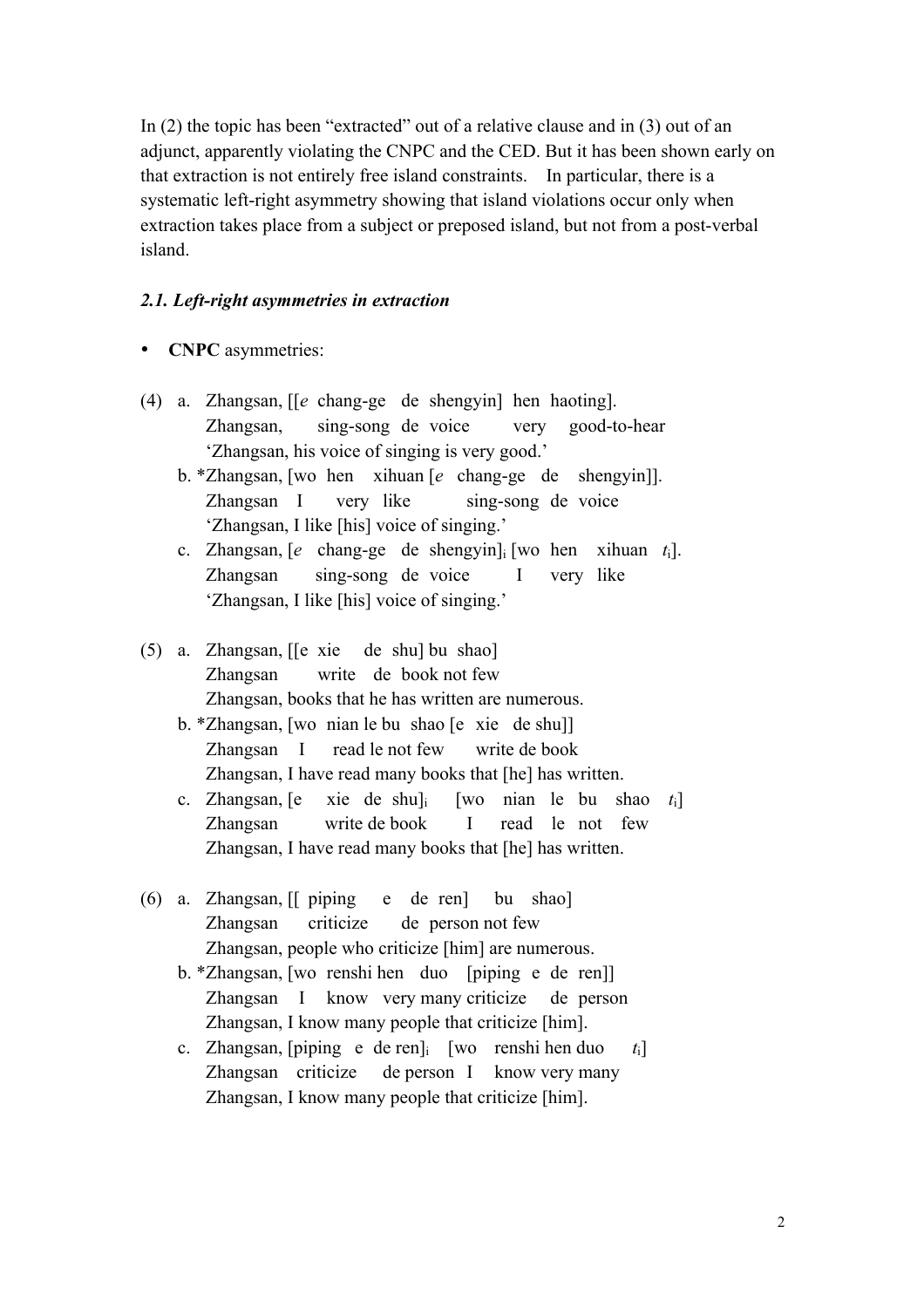- **LBC** asymmetries:
- (7) a. Zhangsan, [e baba ] hen youqian. Zhangsan, father very rich 'Zhangsan, [his] feature is very rich.' b. \*Zhangsan, wo kanjian [e baba]. Zhangsan, I saw [his] father.
	- c. Zhangsan, [e baba]i wo kanjian le *t*i. Zhangsan, [his] father, I saw.
- (8) a. nage nühai, [e yanjing] hen haokan. that girl, eyes very pretty. 'That girl, [her] eyes are very pretty.
	- b. \*nage nühai, wo xihuan [e yanjing]. That girl, I like [her] eyes.
	- c. nage nühai, [e yanjing]i, wo xihuan *t*i. That girl, [her] eyes, I like.
- CED (Adjunct Condition) asymmetries
- (9) a. Zhangsani, yinwei [ei] bu neng lai canjia wanyan, Lisi juede hen shiwang. Zhangsan because not can come join dinner Lisi feel very disappointed 'Zhangsan, because he could not attend the dinner, Lisi felt disappointed.'
	- b. \*Zhangsan<sub>i</sub>, Lisi yinwei [e<sub>i</sub>] bu neng lai canjia wanyan, juede hen shiwang. Zhangsan Lisi because not can come join dinner feel very disappointed

(The difference between (a) and (b) is whether the adjunct clause is before or after the main clause subject Lisi.) All the ungrammatical cases can be saved with an overt resumptive pronoun.

# *2.2. Account of the left-right asymmetry*

An account of the asymmetry observed above was proposed in Huang (1984, 1989) that has the following features:

- (10) a. Availability of pro: Chinese being a pro drop language. The null category [e] may originate as a PRO/pro that gets coindexed with the topic without movement.
	- b. The identification of PRO/pro is subject to a minimality requirement, i.e. the GCR. Co-index PRO/pro with the closest potential antecedent:
	- c. The (a) and (c) sentences with apparent island violations are grammatical when Topic is directly merged at Spec of TopP, without movement, and is related to the main clause by coindexing with the closest available *pro* below.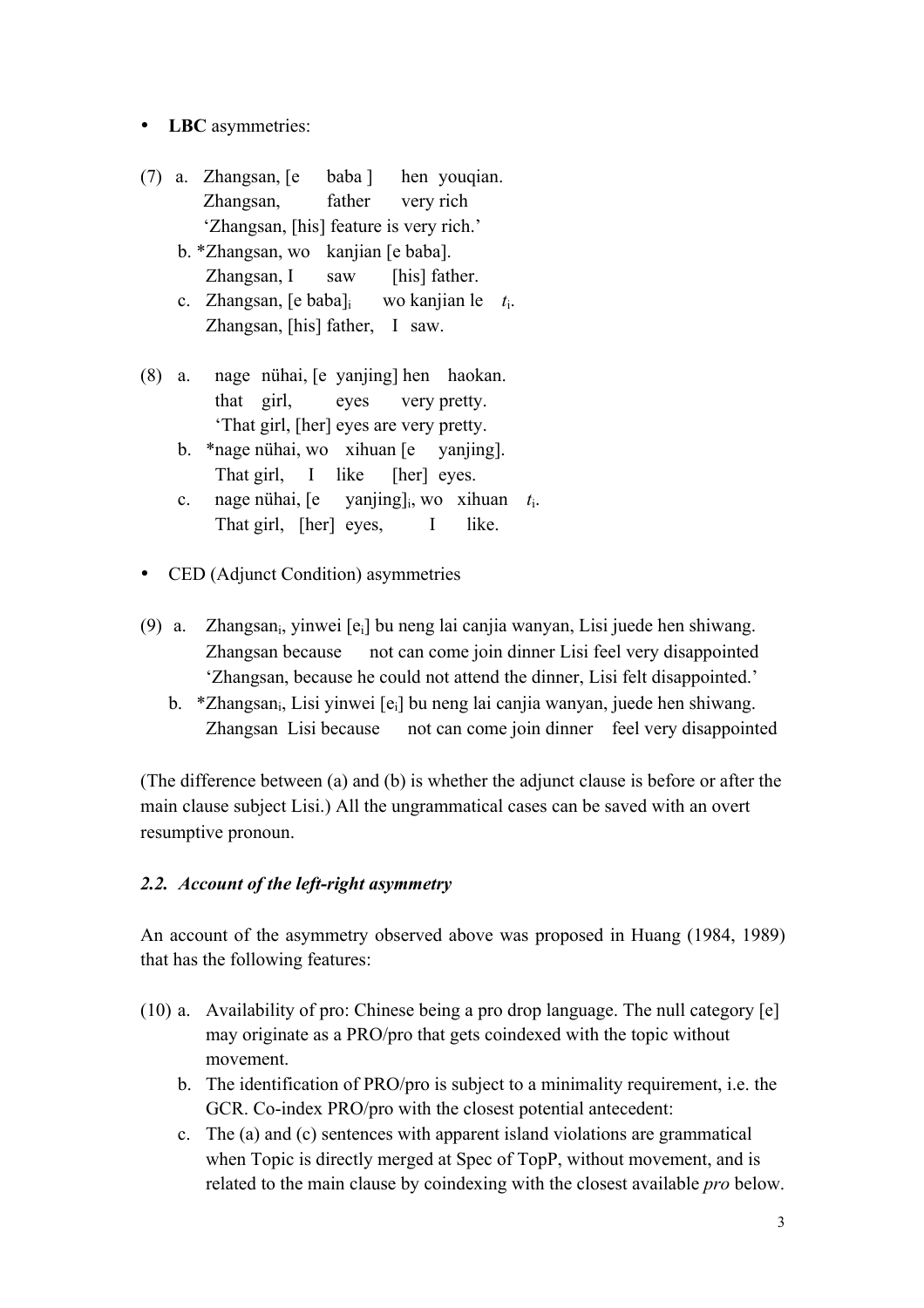- d. The (b) sentences cannot be obtained through this non-movement route, because the *pro* is located within a post-verbal constituent, too far to be coindexed with the topic.
- e. Since the movement option is also excluded by island constraints, the (b) cases are ill-formed.
- Implication of the above account: Movement *is needed* for derivation of sentences like the following:
- (11) Zhangsan, Lisi bu xihuan [e]. 'Zhangsan, Lisi does not like [e].'
- (12) Zhangsan, wo zhidao ni shuo-guo Lisi bu xihuan [e]. 'Zhangsan, I know you have said that Lisi does not like [e].'

These sentences cannot be derived by merging a Pro at [e] and coindexing it with the topic under the GCR.

# *2.3. Focus and minimality*

- Some apparent counterexamples to the left-right asymmetric pattern and the GCR account of it have been suggested by a number of linguists, including Xu and Liu 2003 show that extraction is possible from some post-verbal islands.
	- The violations are not entirely free however, given the established observations above whose validity has been extensively confirmed.
	- No alternative account has been suggested that explain the existing patterns and their apparent exceptions.
- Based on detailed surveys, Zhang, Min (2009) provides the generalization that extraction is possible from a post-verbal island if the island domain is itself focalized: as in the environment of *zhi* 'only', *lian* 'even', negation, or when in contrast with another constituent.
- (13) a. \*Zhangsan, wo kanjian le [e hou naoshao] Zhangsan, I saw Perf. [his] back-of-head.
	- b. Zhangsan, wo **zhi** kanjian le [e hou naoshao] Zhangsan, I only saw Perf. [his] back-of-head. 'Zhangsan saw only the back of his head.'
- (14) a. \*na-ge nühai, wo xihuan [e yanjing] That girl, I like [her] eyes.
	- b. na-ge nühai, wo xihuan [e yanjing]; zhe-ge nühai, wo xihuan [e bizi]. That girl, I like [her] eyes; this girl, I like [her] nose.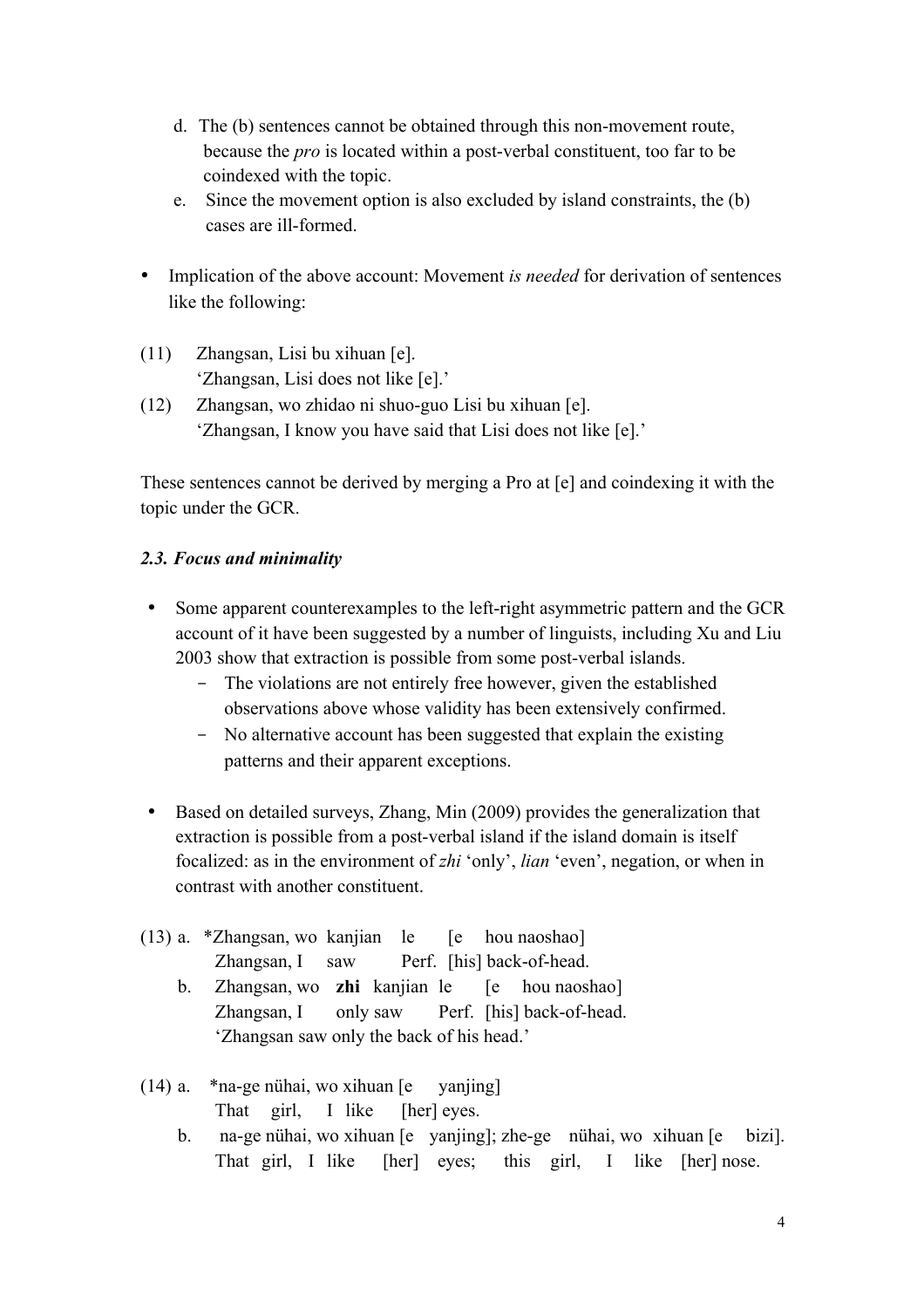- c. na-ge nühai, wo zhi xihuan [e yanjing]. That girl, I only like [her] eyes.
- (15) a.  $*$ na-ge xuesheng, wo jide [e mingzi] that student, I remember [his] name.
	- b. na-ge xuesheng, wo jide [e mingzi]; bu jide [e zhangxiang] That student, I remember [his] name; don't remember [his] looks.
	- c. na-ge xuesheng, wo zhi jide [e mingzi]. That student, I only remember [his] name.
	- d. na-ge xuesheng, wo lian [e mingzi] dou wang le. That student, I even [his] name all have forgotten.

Zhang, Min's proposal: 張敏 2009

- (16) a. Both the extraction target and the extraction site must be in a state of being "activated" (receiving attention).
	- b. The target must be higher in potential topicality, the extraction site must be lower in potential topicality and higher in being a focus.
	- c. Definiteness of DP and specificity of events contribute to topicality of target, and relative opacity of the extraction site. Indefiniteness, focus particle, negation, contrast, etc., contribute to focus.
	- d. Subjacency applies to topicalization extractions.
	- e. Violation of Subjacency is tolerated only if the extraction site receives 'extra activation'.
	- Translating Zhang's observations to our terms: (also Huang & Yang 2013)
- (17) a. Focused elements are "activated"  $\rightarrow$  They trigger LF movement to the left periphery, to [Spec, FocusP].
	- b. A possible alternative is to adjoin to vP, assuming reconstruction of the subject. (Mitcho Erlewine)
	- c. See also Constant (2013): LF movement of Contrastive Topic.
- $(18)$  Focus = exhaustive focus
	- a. Overt movement: clefts, pseudo-clefts, etc.  $\rightarrow$  Overt trigger by F<sup>0</sup>.
	- b. Focus-in-situ: *shi*, *only*, focal stress, etc.  $\rightarrow$  LF movement.
	- c. Also compare Old Chinese vs. Modern Chinese (overt vs. covert movement to Focus), another typical case of the derivational timing parameter.
- (19) Focus  $\rightarrow$  alternatives  $\rightarrow$  quantification  $\rightarrow$  operator position

See Rooth 1992, 1996 and others after Rooth. For example, the semantics of *only*: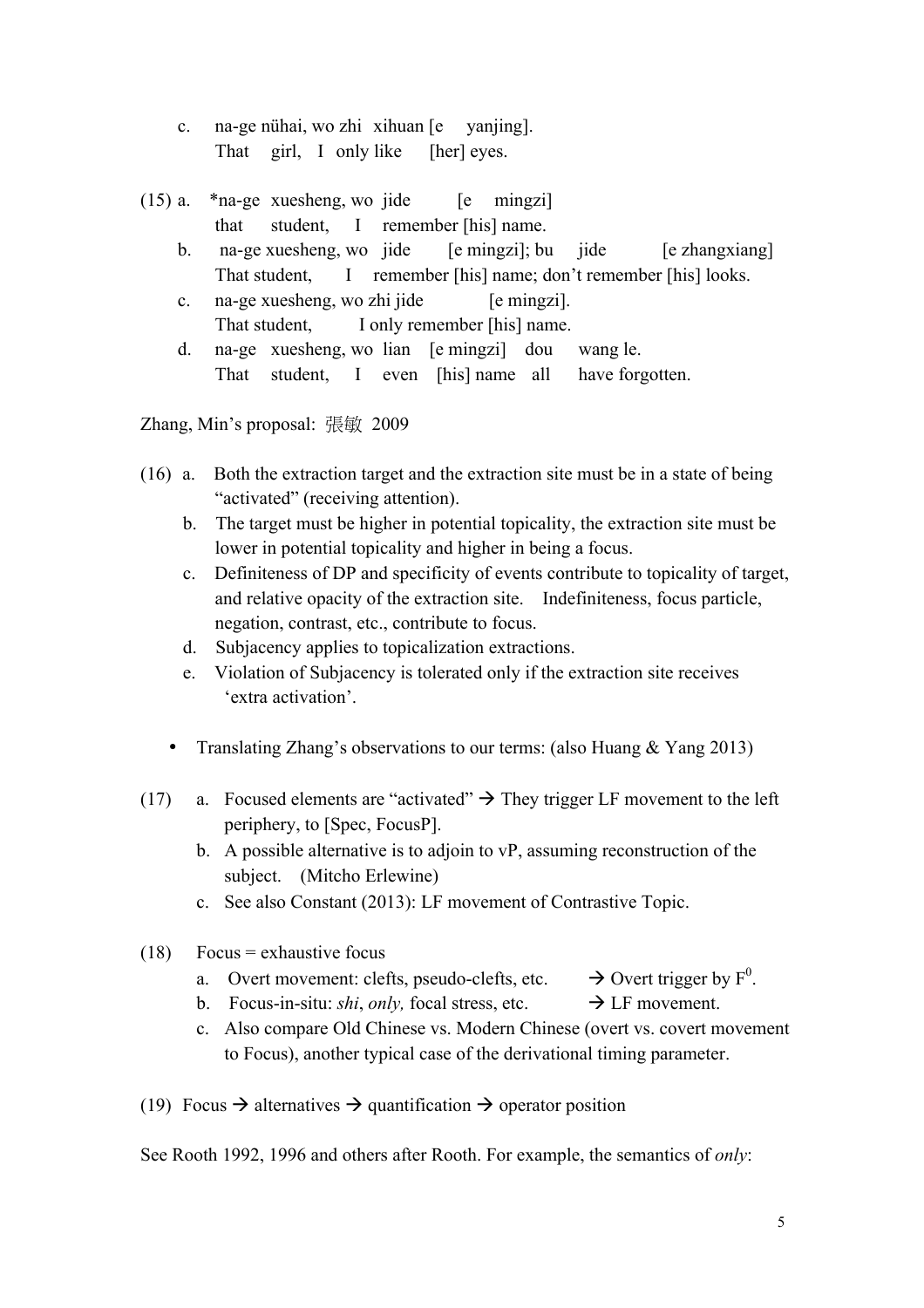### (20) *only*: **λ**C**λ**p∀q [ (q ∈ C & True(q) ) **↔** q = p ]

Partee 2009, on Rooth: *Only* combining with a clause ϕ yields [a] the assertion ∀p[ (p  $\in [[\phi]]^{\text{f}} \& \text{True}(p) \rightarrow p = [[\phi]]^{\circ}]$  and [b] the presupposition  $\phi$ . That is, *only*  $\phi$  [a] presupposes that  $\phi$  and [b] asserts that  $\phi$  is the only true member of  $\phi$ 's alternative set. For example:

- (21) John only saw  $[Bill]_F = only \phi$ 
	- a.  $\phi =$  John likes  $[B\text{ill}]_F$  = the ordinary semantic value of  $\phi = [f\phi]$ <sup>o</sup> [=presupposition]
	- b. The focus semantic value of  $\phi = [[\phi]]^{\dagger}$  = the set of alternative propositions of the form "John saw x" (including *John saw Bill*).
	- c. Assertion: there is no true proposition of the form "John saw x" other than ϕ itself (John saw Bill), i.e. the one where x is Bill:  $\forall p$ [ (p  $\in [[\phi]]^{\mathrm{f}} \&$  True(p))  $\rightarrow p = [[\phi]]^{\mathrm{o}}$  ] (Every true proposition that is a member of the alternative set is necessarily identical to the presupposed proposition.

That is, a focus sentence with *only* involves universal quantification, hence a QR structure in LF by familiar assumption. Instead of universal quantification over propositions, we could speak of universal quantification over the DP object argument. Bill is the only value that makes the formula  $\{John saw x\}$  true = For all x, person (x) (John saw x)  $\rightarrow$  Bill (x), viz., Every person that John saw is Bill.

- Recall Chomsky 1976's earlier account of weak crossover:
- (22) a. \*Who does his mother love?
	- b. \*His mother loves everyone.
	- c. \*His mother loves someone.
	- d. His mother loves John.
	- e. \*His mother loves JOHN.
- (23) a. The woman he loved betrayed John.
	- b. \*The woman he loved betrayed everyone.
	- c. \*The woman he loved betrayed someone.
	- d. \*Who does the woman he loved betray e?
	- e. \*The woman he loved betrayed JOHN.
- (24) a. For  $x =$  John, his<sub>i</sub> mother loves  $x_i$ . b. For  $x =$  John, the woman heal loved betraved  $x_i$ .
- (25)  $\forall$ x (John saw x) (x = John)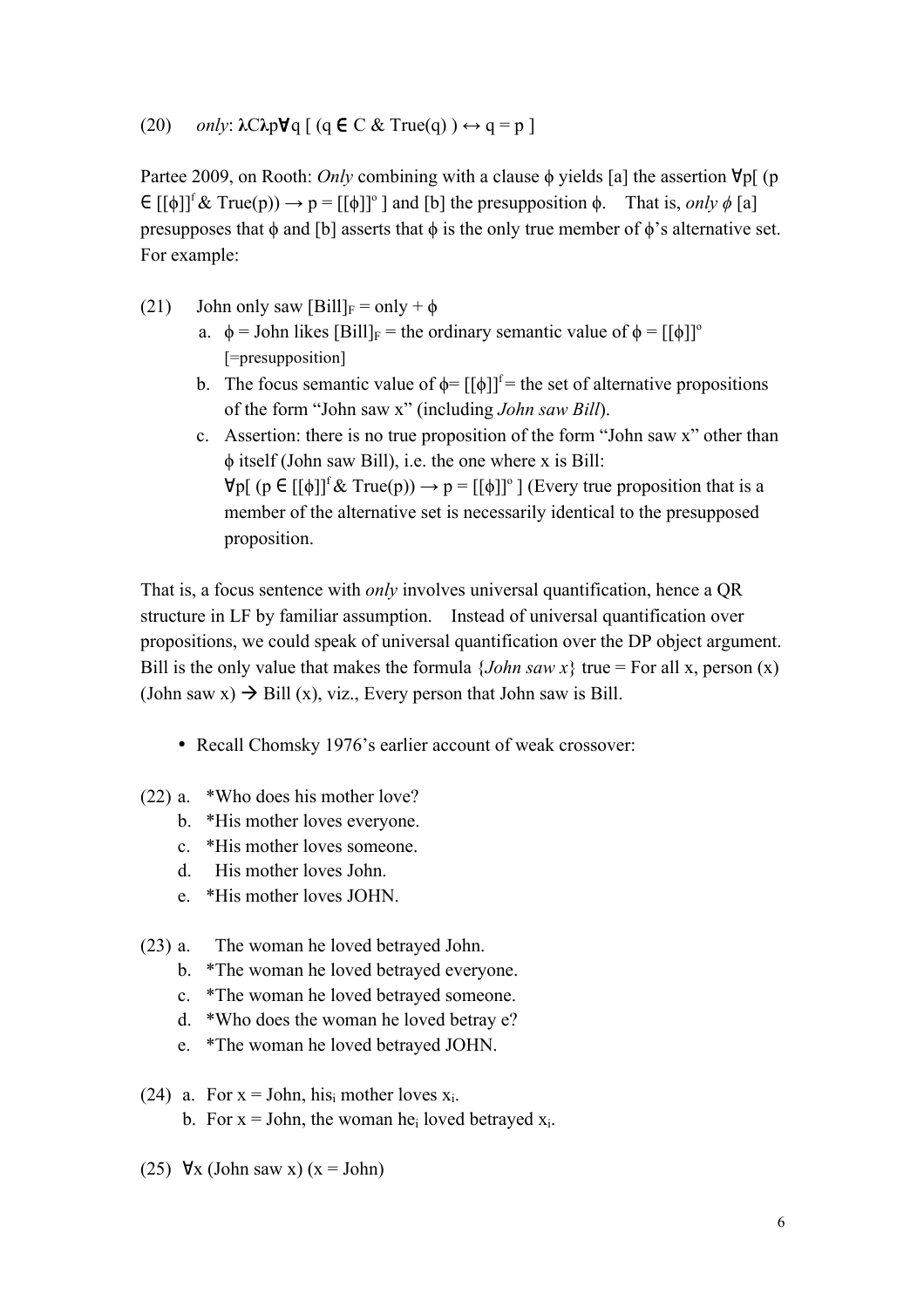- The LF representations (24a-b) are cases of 'weak crossover' in LF. They are ruled out by the "Leftness Condition":
- (26) The Leftness Condition:

A variable cannot be the antecedent of a pronoun to its left.

Consider (15c) again:

(15c) na-ge xuesheng, wo zhi jide [e mingzi]. That student, I only remember [his] name.



- a. Overt movement of *wo* 'I' from vP (DP2) to SpecTP (DP1).
- b. Covert LF movement of *pro mingzi* 'pro's name' to *zhi* 'only', yielding [*only pro's* name.]
- c. The focused DP *[only pro's name]* is adjoined to TP by QR.
- d. In this new position, *pro* in [*pro name*] may be co-indexed with *Zhangsan*, in accordance with the minimality requirement of GCR:

 $(28)$  [<sub>CP</sub> that student<sub>i</sub>, [<sub>TP</sub> [only pro<sub>i</sub> name], [<sub>TP</sub> I remember ]]] **GCR**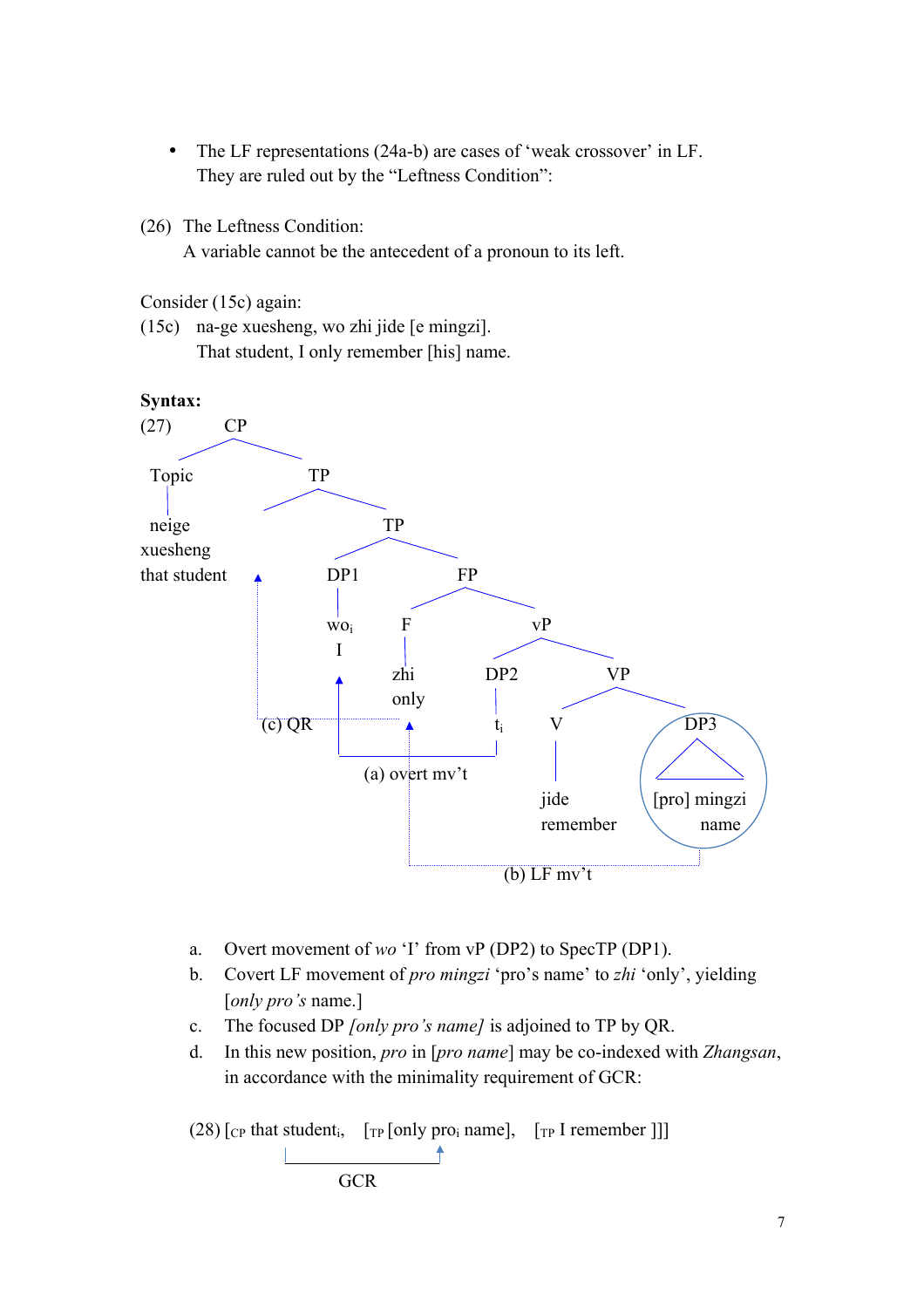### **Semantics:**

- (29) As for that student, I remember only his name (not his appearance, his age, his grade, or his home address)
- (30)  $\forall x \in \{\text{his name}, \text{his appearance}, ...\}$  (I remember x),  $x = \text{his name}.$
- (31) For  $[[\phi]]^{\circ} = I$  remember his name, and  $[[\phi]]^{\circ} = \{I \text{ remember his name, } I\}$ remember his appearance, I remember his grade, etc.}:  $[[\phi]]^{\circ} \& \forall p [$  (p  $\in [[\phi]]^{\circ} \& \text{True}(p)) \rightarrow p = [[\phi]]^{\circ}$

Similarly for (15d), etc.

(32) na-ge xuesheng, wo lian pro mingzi dou wang le. That student, I even [his] name all forgot Perf/FP. 'That student, even his name I have forgotten.'

LF after QR: Na-ge xuesheng, lian pro mingzi, wo dou wang le. that student lian pro name I all forget Perf/fP

(33) For  $[[\phi]]^{\circ} = I$  forgot his name,  $[[\phi]]^{\circ} = \{I \text{ for got his name, } I \text{ for got } I\}$ his appearance, I forgot his grade, etc.} and  $[[\phi]]^{\circ}$  is at end of scale S:  $[[\phi]]^{\circ} \& \forall p [ (p \in [[\phi]]^{\circ} \& \text{True}(p)) \rightarrow p = [[\phi]]^{\circ}$ 

#### **Summary**:

- Overt topic structure in Chinese may be formed by co-indexing *pro* with a base-generated topic.
- Coindexing under GCR is subject to minimality/intervention, thus resulting in a systematic left-right asymmetry of *apparent* island violations.
- Movement is needed for the grammatical cases not derivable by *pro*+GCR.
- As for English: no similar apparent island violations possible due to the unavailability of the *pro* option (English is not a pro-drop language). The only way to relate the target to the topic position is by movement, which is restricted by Subjacency.
- Apparent departures from the left-right asymmetries are permitted when Focus is involved. These cases follow from the hypothesis that in-situ foci are subject to LF movement, which preposes the in-situ foci to Spec, FocusP position, closely (enough) below TopicP.